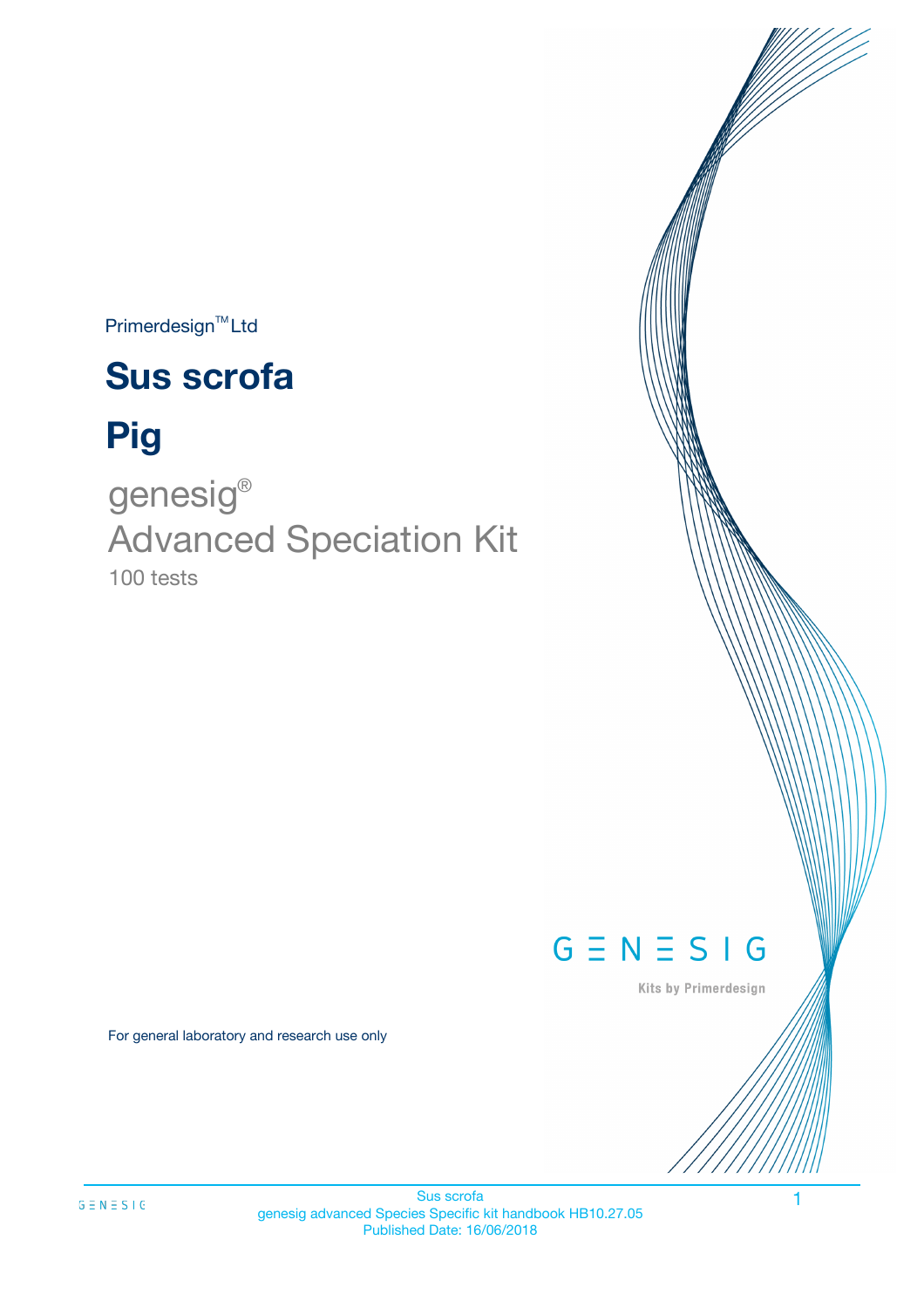## Principles of the test

#### **Real-time PCR**

This kit provides a method for detecting Sus scrofa mitochondrial DNA in food samples. The kit is based on the PCR amplification of a unique species-specific tag present in the mitochondrial genome. The mitochondrial genome is an ideal target since it has been sequenced for many different species. This allows comprehensive bioinformatics analysis followed by careful design to ensure specific detection of the desired species whilst excluding detection of other related species. Furthermore, since there are multiple copies of each mitochondrial genome within each cell, the detection sensitivity for this kit is up to 100 times greater than that of a test which targets a single copy locus within the nuclear DNA genome.

PCR amplification is detected by means of a hydrolysis probe ("Taqman-style") which is degraded during PCR, releasing fluorescence. The fluorescence trace can be used to both detect and quantify the number of copies of Sus scrofa mitochondrial DNA present in the sample.

#### **The 'advanced' speciation principle**

Primerdesign's advanced speciation kits represent a significant advancement in PCR-based speciation testing. These kits are supplied in a multiplex format enabling both species-specific and 'universal animal' detection in a single well. The relative signals produced by each of these tests allows the user to calculate speciation percentages with minimal sample usage. Furthermore, the unique application of a positive control sample as a PCR calibrator allows the user to increase the accuracy of their reported results. This calibration also helps overcome many of the assumptions and hurdles associated with PCR, enabling accurate inter-laboratory testing.

An advanced speciation test allows the user to calculate what percentage of sample is derived from the species of interest, along with the sensitivity of the particular test.

#### **Positive control**

The kit contains a Sus scrofa DNA positive control sample for the PCR set up. This DNA is used to generate Ct values for both the species-specific and the universal component of the speciation test. The difference between these two values provides an accurate representation of a 100% Sus scrofa sample.

Each time the kit is used, at least one positive control reaction must be included in the run. This positive sample demonstrates that both sets of primers and probe are detecting the species of interest. If no amplification is observed for the positive control, the test results are invalid and must be repeated.

Care should be taken to ensure that the positive control does not contaminate any other kit component which would lead to false-positive results. This can be achieved by handling this component in a Post PCR environment. Care should also be taken to avoid cross-contamination of other samples when adding the positive control to the run. This can be avoided by sealing all other samples and negative controls before pipetting the positive control into the positive control well.

#### **Negative control**

To validate any positive findings a negative control reaction should be included every time the kit is used. For this reaction the RNase/DNase free water should be used instead of template. A negative result indicates that the reagents have not become contaminated while setting up the run.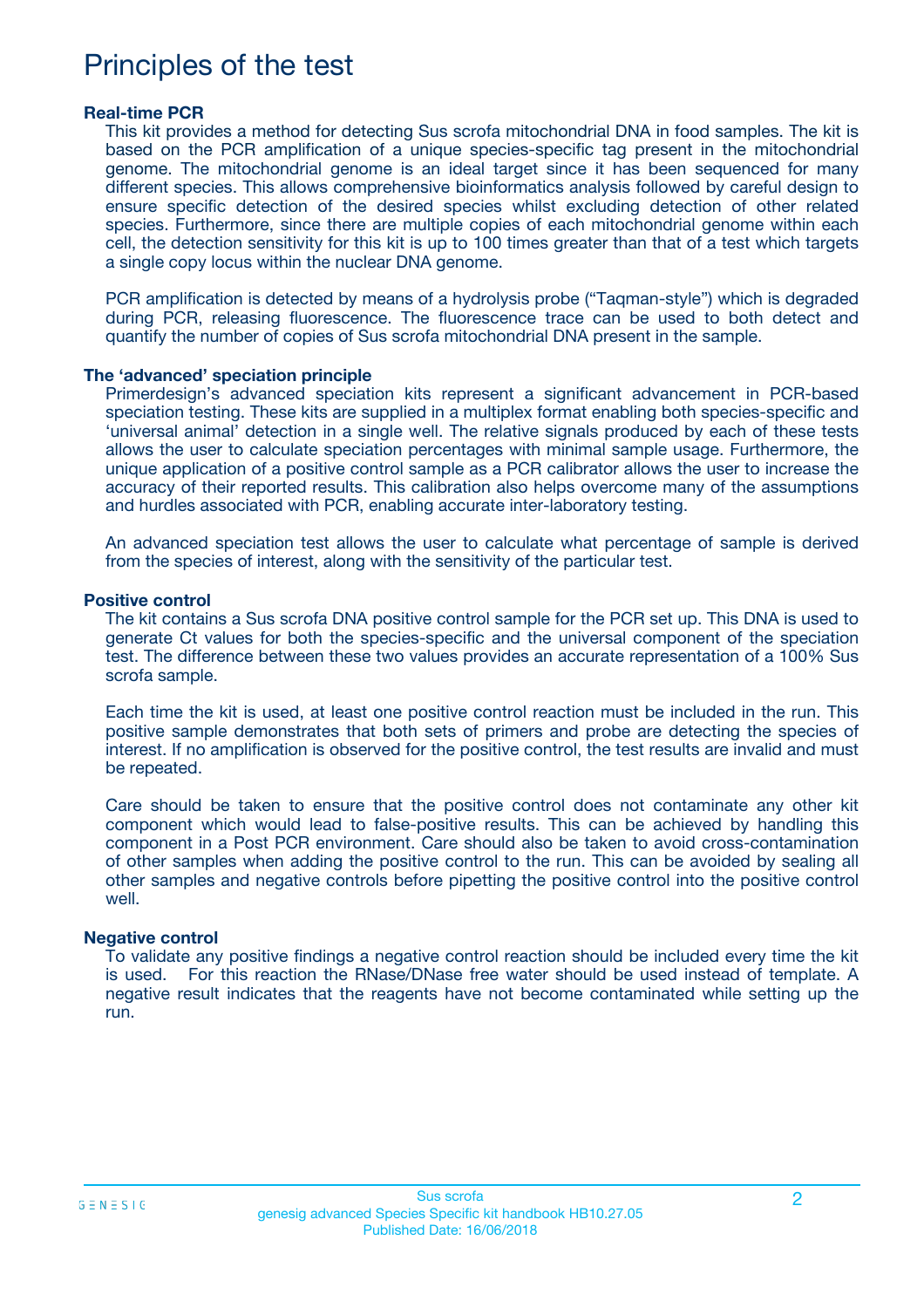#### **Endogenous control**

One of the functions of the universal meat signal is to serve as an endogenous control, confirming the extraction of a valid biological template. An early universal meat signal indicates the presence of a good yield of animal material. A poor signal indicates that there is an insufficient amount of animal material to perform an accurate speciation test.

#### **Specificity**

The kit is designed to specifically detect Pig species that are relevant to the food industry and to give negative detection on other possible animal species.

If you have a query about the detection status of a specific species or sub-species please enquire: enquiry@primerdesign.co.uk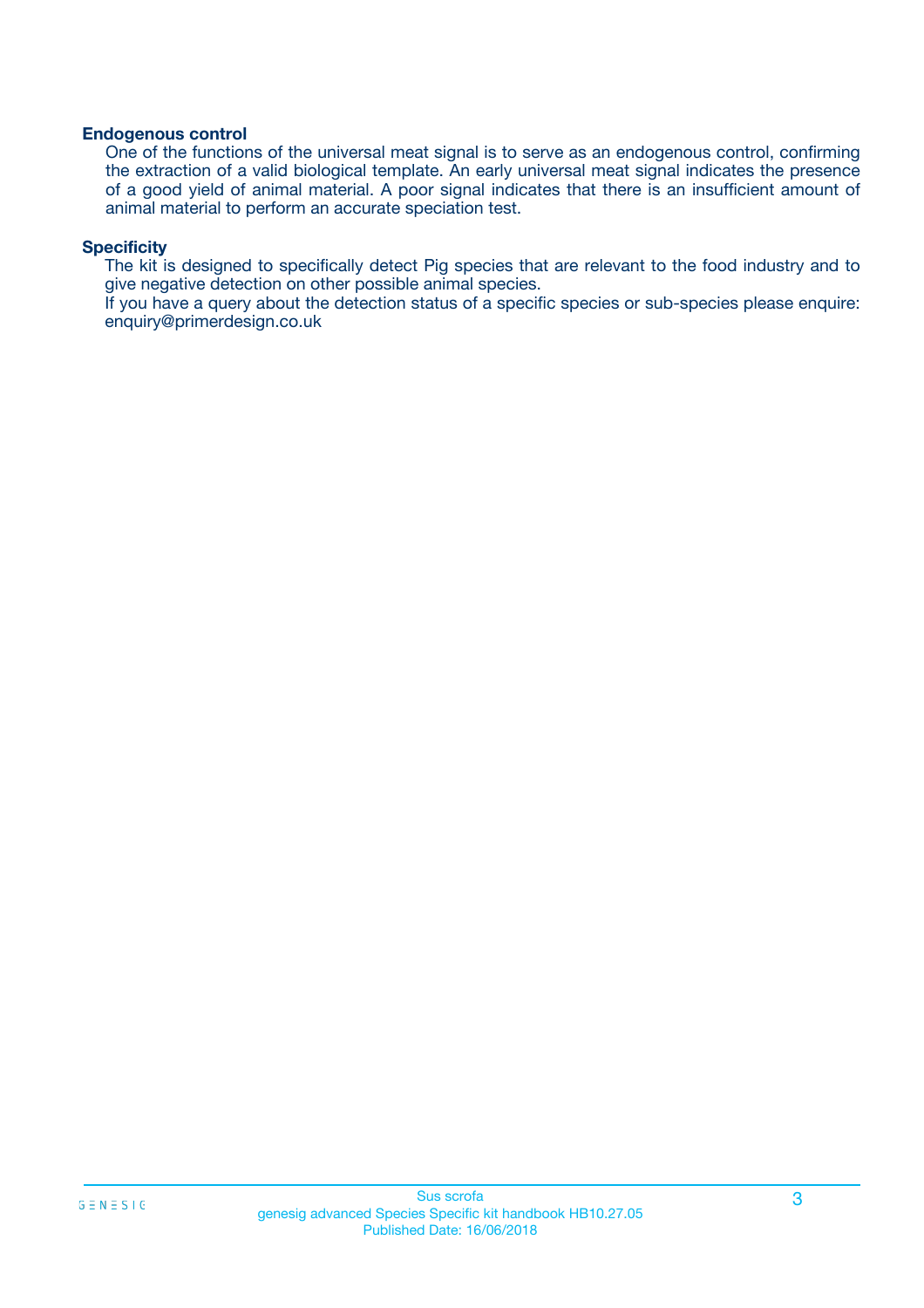## Kit contents

- **Sus scrofa specific/Universal animal primer/probe mix (BROWN)** FAM/VIC labelled
- **Sus scrofa positive control template (RED)**
- **RNase/DNase free water (WHITE)** for resuspension of primer/probe mix
- **Template preparation buffer (YELLOW)** for resuspension of positive control template

## Reagents and equipment to be supplied by the user

#### **Real-time PCR Instrument**

#### **DNA extraction kit**

This kit is recommended for use with genesig Easy DNA/RNA extraction kit. However, it is designed to work well with all processes that yield high quality DNA with minimal PCR inhibitors.

#### **oasig**TM **lyophilised or Precision®PLUS 2X qPCR Master Mix**

This kit is intended for use with oasig or PrecisionPLUS2X qPCR Master Mix.

#### **Pipettors and Tips**

**Vortex and centrifuge**

**Thin walled 1.5 ml PCR reaction tubes**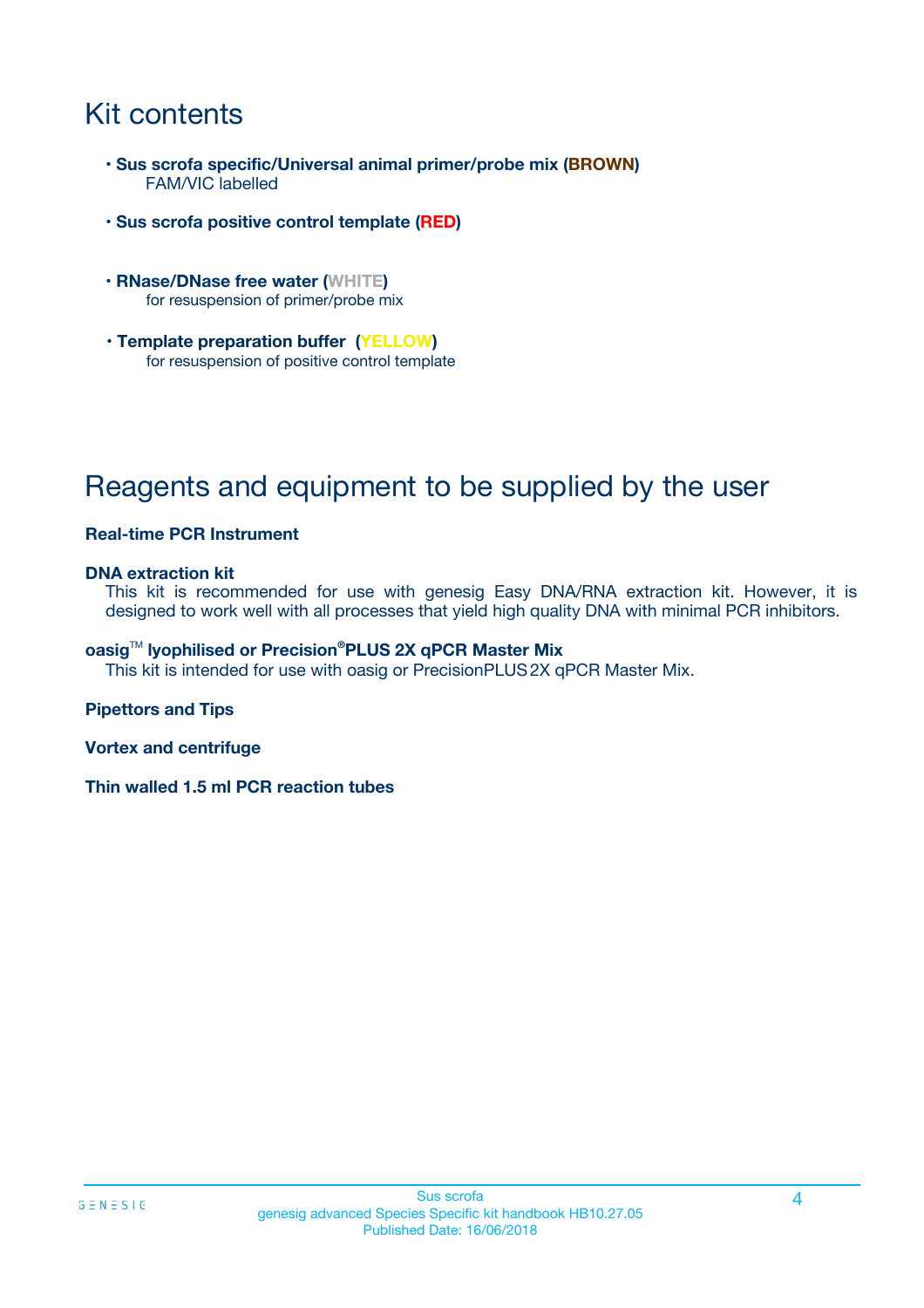### Kit storage and stability

This kit is stable at room temperature but should be stored at -20ºC on arrival. Once the lyophilised components have been resuspended they should not be exposed to temperatures above -20°C for longer than 30 minutes at a time and unnecessary repeated freeze/thawing should be avoided. The kit is stable for six months from the date of resuspension under these circumstances.

Primerdesign does not recommend using the kit after the expiry date stated on the pack.

### Suitable sample material

All kinds of sample material suited for PCR amplification can be used. Please ensure the samples are suitable in terms of purity, concentration, and DNA integrity. Always run at least one negative control with the samples. To prepare a negative control, replace the template DNA sample with RNase/DNase free water.

### Dynamic range of test

Under optimal PCR conditions genesig Sus scrofa detection kits have very high priming efficiencies of >95% and can detect less than 100 copies of target template.

### Notices and disclaimers

This product is developed, designed and sold for research purposes only. It is not intended for human diagnostic or drug purposes or to be administered to humans unless clearly expressed for that purpose by the Food and Drug Administration in the USA or the appropriate regulatory authorities in the country of use. During the warranty period Primerdesign genesig detection kits allow precise and reproducible data recovery combined with excellent sensitivity. For data obtained by violation to the general GLP guidelines and the manufacturer's recommendations the right to claim under guarantee is expired. PCR is a proprietary technology covered by several US and foreign patents. These patents are owned by Roche Molecular Systems Inc. and have been sub-licensed by PE Corporation in certain fields. Depending on your specific application you may need a license from Roche or PE to practice PCR. Additional information on purchasing licenses to practice the PCR process may be obtained by contacting the Director of Licensing at Roche Molecular Systems, 1145 Atlantic Avenue, Alameda, CA 94501 or Applied Biosystems business group of the Applera Corporation, 850 Lincoln Centre Drive, Foster City, CA 94404. In addition, the 5' nuclease assay and other homogeneous amplification methods used in connection with the PCR process may be covered by U.S. Patents 5,210,015 and 5,487,972, owned by Roche Molecular Systems, Inc, and by U.S. Patent 5,538,848, owned by The Perkin-Elmer Corporation.

## **Trademarks**

Primerdesign™ is a trademark of Primerdesign Ltd.

genesig**®** is a registered trademark of Primerdesign Ltd.

The PCR process is covered by US Patents 4,683,195, and 4,683,202 and foreign equivalents owned by Hoffmann-La Roche AG. BI, ABI PRISM® GeneAmp® and MicroAmp® are registered trademarks of the Applera Genomics (Applied Biosystems Corporation). BIOMEK® is a registered trademark of Beckman Instruments, Inc.; iCycler™ is a registered trademark of Bio-Rad Laboratories, Rotor-Gene is a trademark of Corbett Research. LightCycler™ is a registered trademark of the Idaho Technology Inc. GeneAmp®, TaqMan® and AmpliTaqGold® are registered trademarks of Roche Molecular Systems, Inc., The purchase of the Primerdesign reagents cannot be construed as an authorization or implicit license to practice PCR under any patents held by Hoffmann-LaRoche Inc.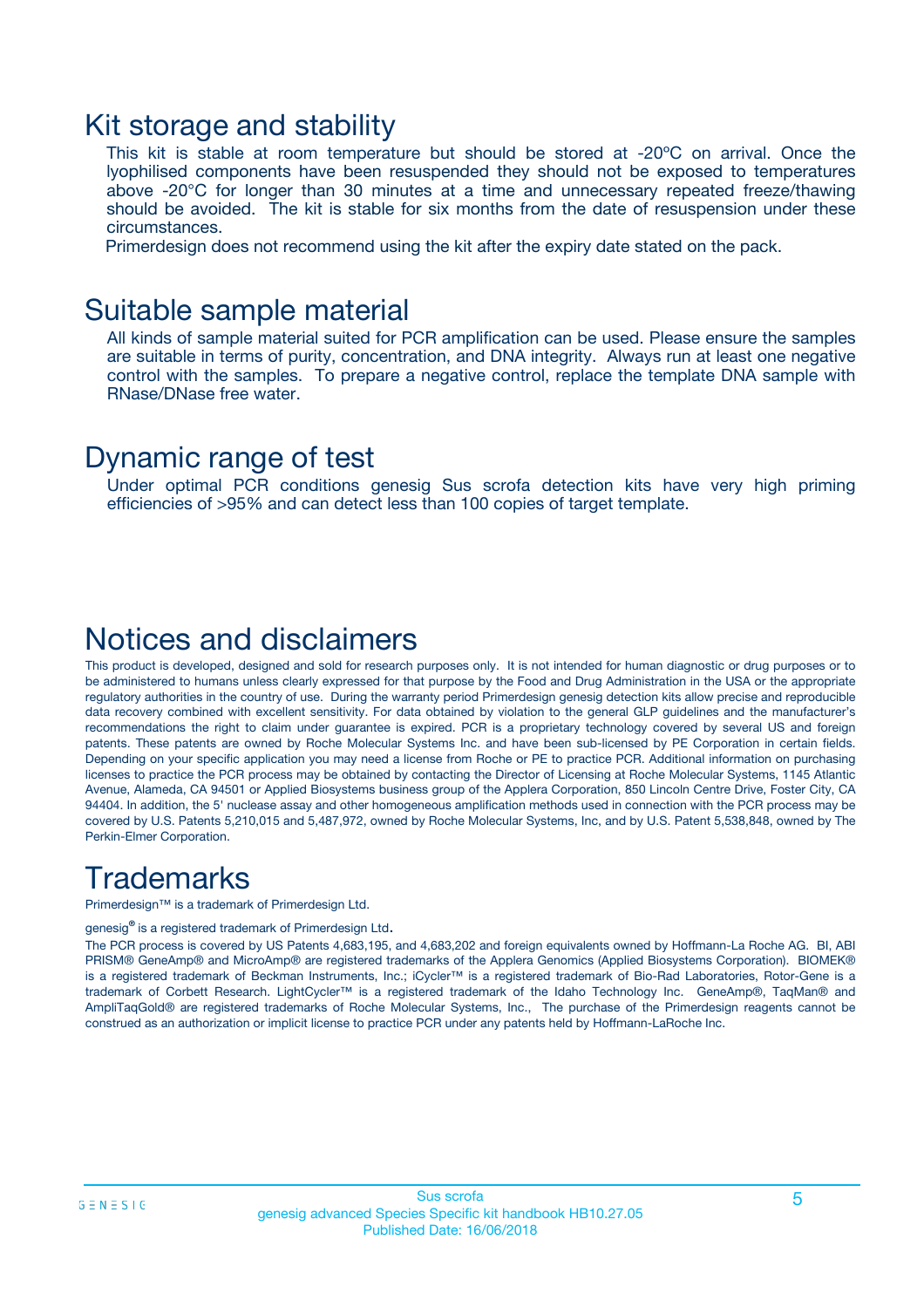### Resuspension protocol

To minimize the risk of contamination with foreign DNA, we recommend that all pipetting be performed in a PCR clean environment. Ideally this would be a designated PCR lab or PCR cabinet. Filter tips are recommended for all pipetting steps.

**1. Pulse-spin each tube in a centrifuge before opening.**

This will ensure lyophilised primer and probe mix is in the base of the tube and is not spilt upon opening the tube.

**2. Resuspend the primer/probe mix in the RNase/DNase free water supplied according to the table below:**

To ensure complete resuspension, vortex each tube thoroughly.

| Component - resuspend in water                                | Volume   |
|---------------------------------------------------------------|----------|
| <b>Pre-PCR pack</b>                                           |          |
| Sus scrofa specific/universal animal primer/probe mix (BROWN) | 110 µl 1 |

#### **3. Resuspend the positive control template in the template preparation buffer supplied, according to the table below:**

To ensure complete resuspension, vortex the tube thoroughly.

| Component - resuspend in template preparation buffer | Volume |
|------------------------------------------------------|--------|
| <b>Post-PCR heat-sealed foil</b>                     |        |
| Sus scrofa Positive Control Template (RED) *         | 100 ul |

\* This component contains high copy number template and is a VERY significant contamination risk. It must be opened and handled in a separate laboratory environment, away from the other components.

# qPCR detection protocol

**1. For each DNA sample prepare a reaction mix according to the table below:** Include sufficient reactions for positive and negative controls.

| Component                                                     | Volume   |
|---------------------------------------------------------------|----------|
| oasig or PrecisionPLUS 2X qPCR Master Mix                     | $10 \mu$ |
| Sus scrofa specific/universal animal primer/probe mix (BROWN) | 1 µl     |
| <b>RNase/DNase free water (WHITE)</b>                         | 4 µl     |
| <b>Final Volume</b>                                           | 15 ul    |

- **2. Pipette 15µl of each mix into individual wells according to your qPCR experimental plate set up.**
- **3. Pipette 5µl of DNA template into each well, according to your experimental plate set up.** To obtain a strong signal, the ideal concentration of DNA is 1-3ng/µl. The concentration should not exceed 5ng/µl. Substitute sample DNA for RNase/DNase free water as a negative control. Substitute sample DNA for positive control template as a positive control.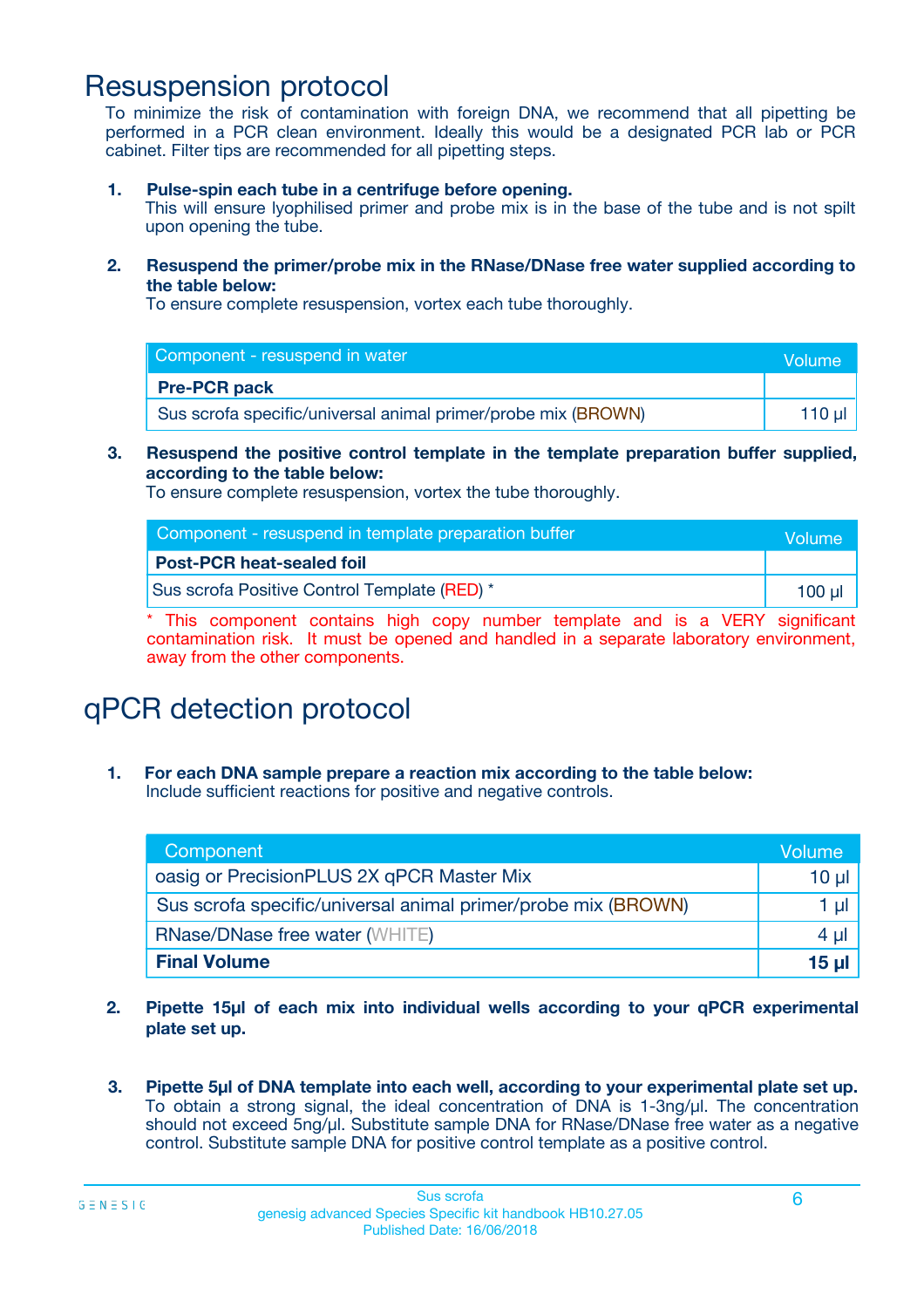# qPCR amplification protocol

Amplification conditions using oasig or PrecisionPLUS 2X qPCR Master Mix.

|             | <b>Step</b>       | <b>Time</b>     | <b>Temp</b> |
|-------------|-------------------|-----------------|-------------|
|             | Enzyme activation | 2 min           | 95 °C       |
| Cycling x50 | Denaturation      | 10 <sub>s</sub> | 95 °C       |
|             | DATA COLLECTION * | 60 s            | 60 °C       |

\* Fluorogenic data should be collected during this step through the FAM and VIC channels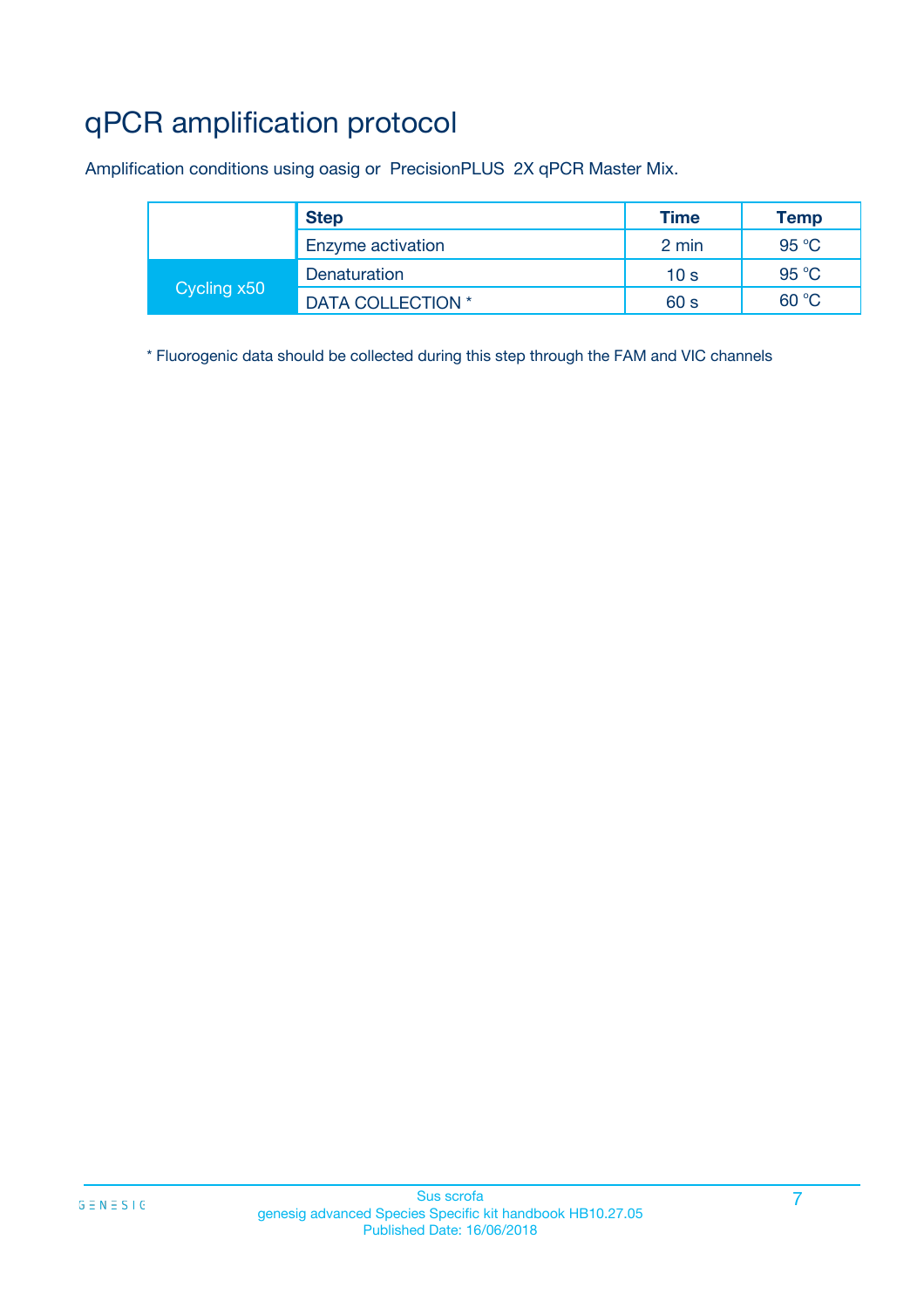### Interpretation of results

Under ideal test conditions the target of interest signal will give a positive signal, the negative control signal will be negative and the positive control signal will be positive. In alternative scenarios please refer to the following table for the correct interpretation:

| <b>Target</b><br>(FAM) | <b>Universal</b><br>signal<br>(NIC) | <b>Positive</b><br>control<br>(FAM & VIC) | <b>Negative</b><br>control<br>(FAM only) | Interpretation                                                              |
|------------------------|-------------------------------------|-------------------------------------------|------------------------------------------|-----------------------------------------------------------------------------|
| ÷                      | ÷                                   | ÷                                         |                                          | <b>POSITIVE RESULT</b><br>calculate species %<br>and check test sensitivity |
|                        |                                     | ÷                                         |                                          | <b>NEGATIVE RESULT</b>                                                      |
|                        |                                     |                                           |                                          |                                                                             |
| ÷                      |                                     | ÷                                         |                                          | <b>EXPERIMENT FAILED</b><br>due to PCR inhibition                           |
| $+$ / -                | $+ 1 -$                             | ٠                                         | $\leq$ 35                                | <b>EXPERIMENT FAILED</b><br>due to test contamination                       |
| $+ 1 -$                | $+ 1 -$                             | ÷                                         | > 35                                     | $\star$                                                                     |
|                        |                                     | ÷                                         |                                          | <b>NO ANIMAL DNA DETECTED</b>                                               |
|                        | $+/-$                               |                                           | + / -                                    | <b>EXPERIMENT FAILED</b>                                                    |

Positive control template (**RED**) is expected to amplify before Cq 32 in both the FAM and VIC channels. Failure to satisfy this quality control criterion is a strong indication that the experiment has been compromised.

\*Where the test sample is positive and the negative control is positive with a  $Cq > 35$ , the sample must be reinterpreted based on the relative signal strength of the two results:



If the sample amplifies  $> 5$  Cq earlier than the negative control then the sample should be reinterpreted (via the table above) with the negative control verified as negative.



If the sample amplifies  $< 5$  Cq earlier than the negative control then the positive sample result is invalidated and the result should be determined inconclusive due to test contamination. The test for this sample should be repeated.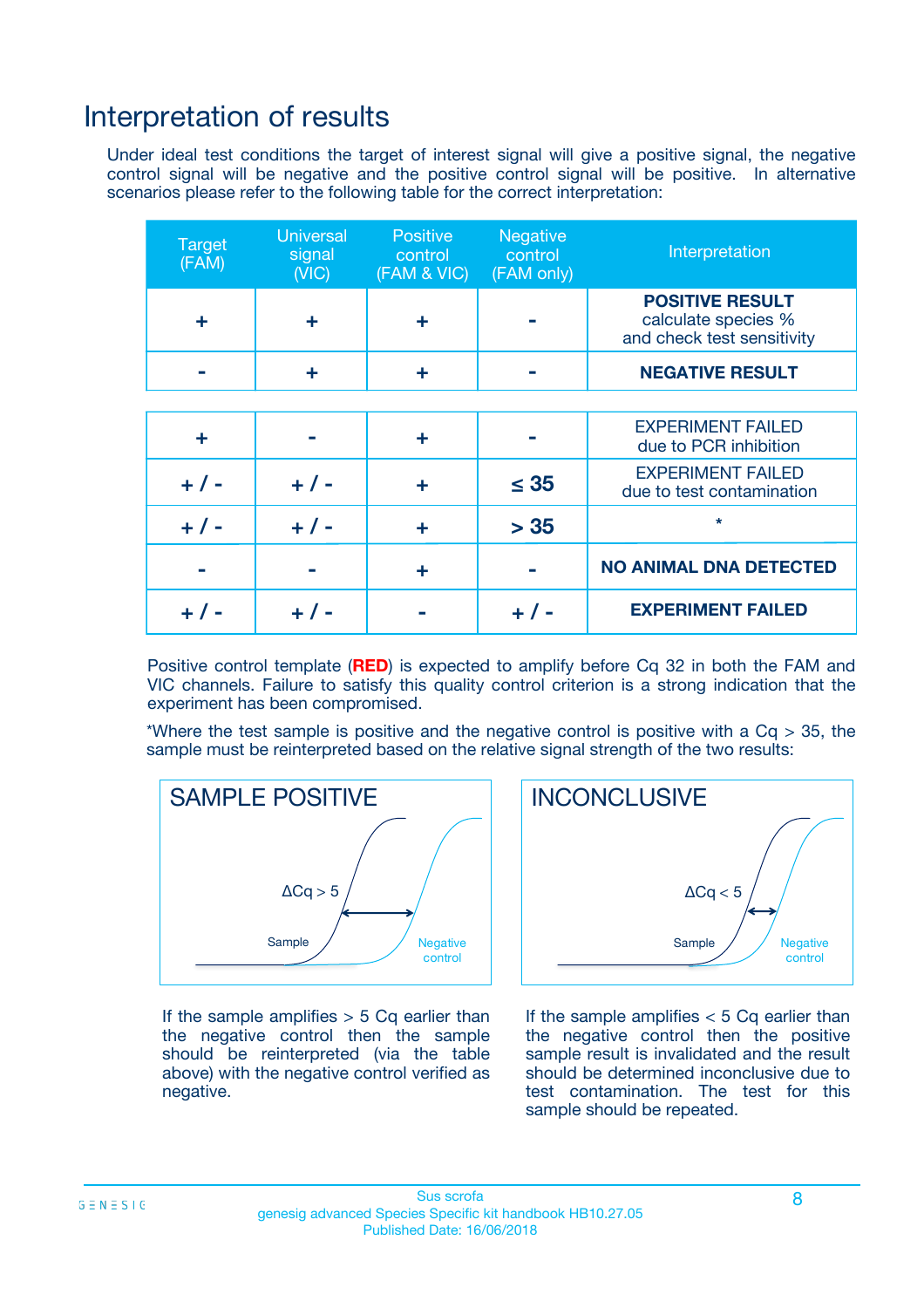#### **Calculating species %**

(n.b. a Microsoft Excel applet for automatic % calculation is available free of charge. Contact support@primerdesign.co.uk to request)

Species % = (2^-[(Cq Sus scrofa [SAMPLE] – Cq Sus scrofa [+ve control]) - (Cq Universal meat [SAMPLE] – Cq Universal meat [+ve control] )]) x 100

Worked example: test gives following Cq values:

Sus scrofa test on sample: 24.1 Sus scrofa test on positive control DNA: 23.5 Universal meat test on sample: 22.2 Universal meat test on positive control DNA: 22.4

Sus scrofa% =

 $(2^{\wedge}-(24.1-23.5)-(22.2-22.4))) \times 100 =$ 

 $(2^{\wedge}$  -((0.6) - (-0.2)))  $\times$  100 =

 $(2^{\wedge}$  -0.8)  $\times$  100 = **57.4%** 

n.b. In rare circumstances, some samples may produce a speciation % greater then 100. This is usually due to the presence of PCR inhibition affecting the multiplex reaction and should be reported as 100%. If the reported speciation is greater than 400% then the level of PCR inhibition is likely too great for accurate speciation reporting. Samples such as these should be reextracted with extra washes to remove PCR inhibitors.